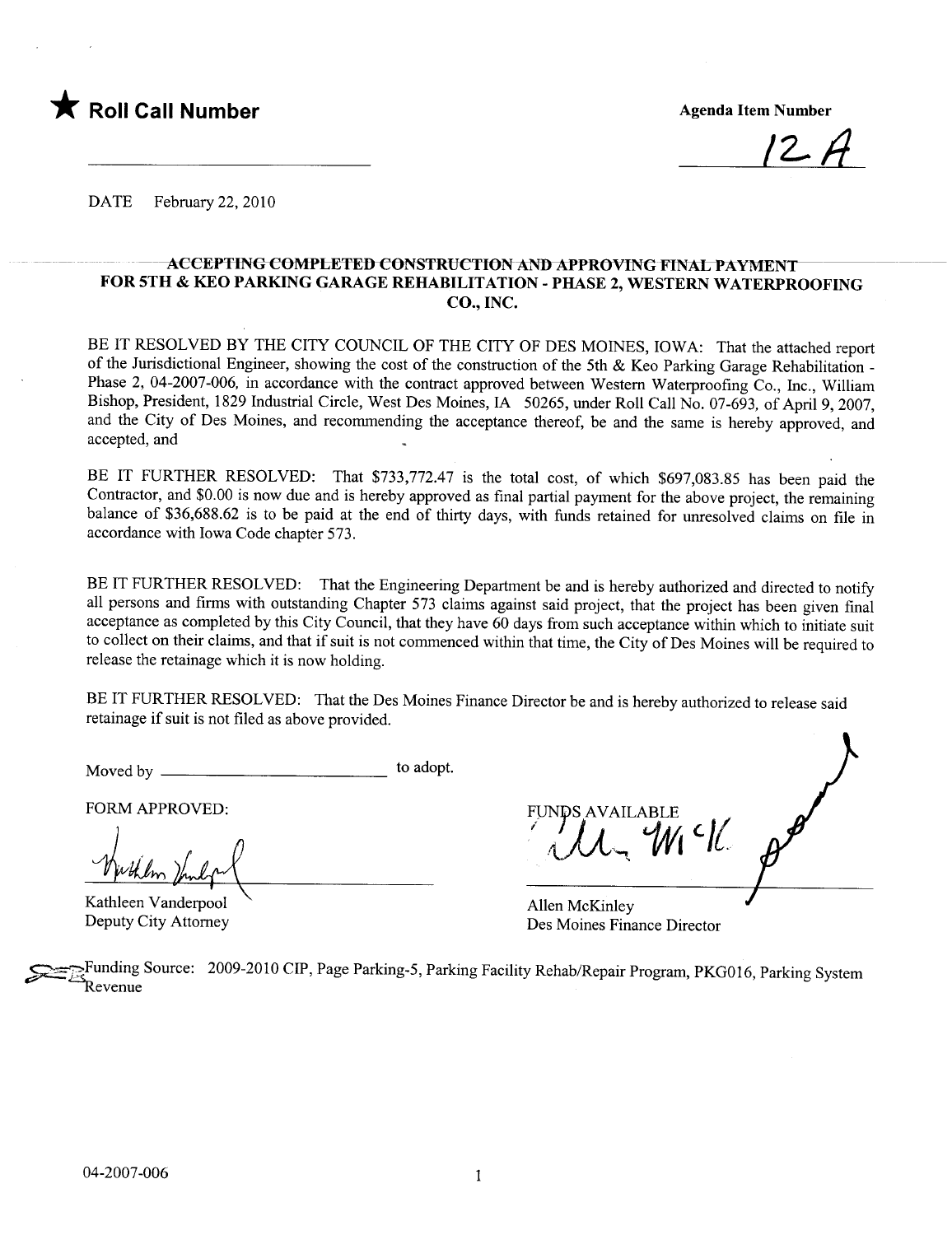

 $12A$ 

DATE February 22, 2010

| <b>COUNCIL ACTION</b> | <b>YEAS</b> | <b>NAYS</b> | <b>PASS</b> | <b>ABSENT</b>   |
|-----------------------|-------------|-------------|-------------|-----------------|
| <b>COWNIE</b>         |             |             |             |                 |
| <b>COLEMAN</b>        |             |             |             |                 |
| <b>GREISS</b>         |             |             |             |                 |
| <b>HENSLEY</b>        |             |             |             |                 |
| <b>MAHAFFEY</b>       |             |             |             |                 |
| <b>MEYER</b>          |             |             |             |                 |
| <b>MOORE</b>          |             |             |             |                 |
| <b>TOTAL</b>          |             |             |             |                 |
| <b>MOTION CARRIED</b> |             |             |             | <b>APPROVED</b> |

## Mayor

**CERTIFICATE** 

I, DIANE RAUH, City Clerk of said City hereby GREISS GREISS certify that at a meeting of the City Council of HENSLEY **STATES SAID STATES SAID CITY OF DES Moines, held on the above** date, among other proceedings the above was adopted.

> IN WITNESS WHEREOF, I have hereunto set my hand and affixed my seal the day and year first above written.

City Clerk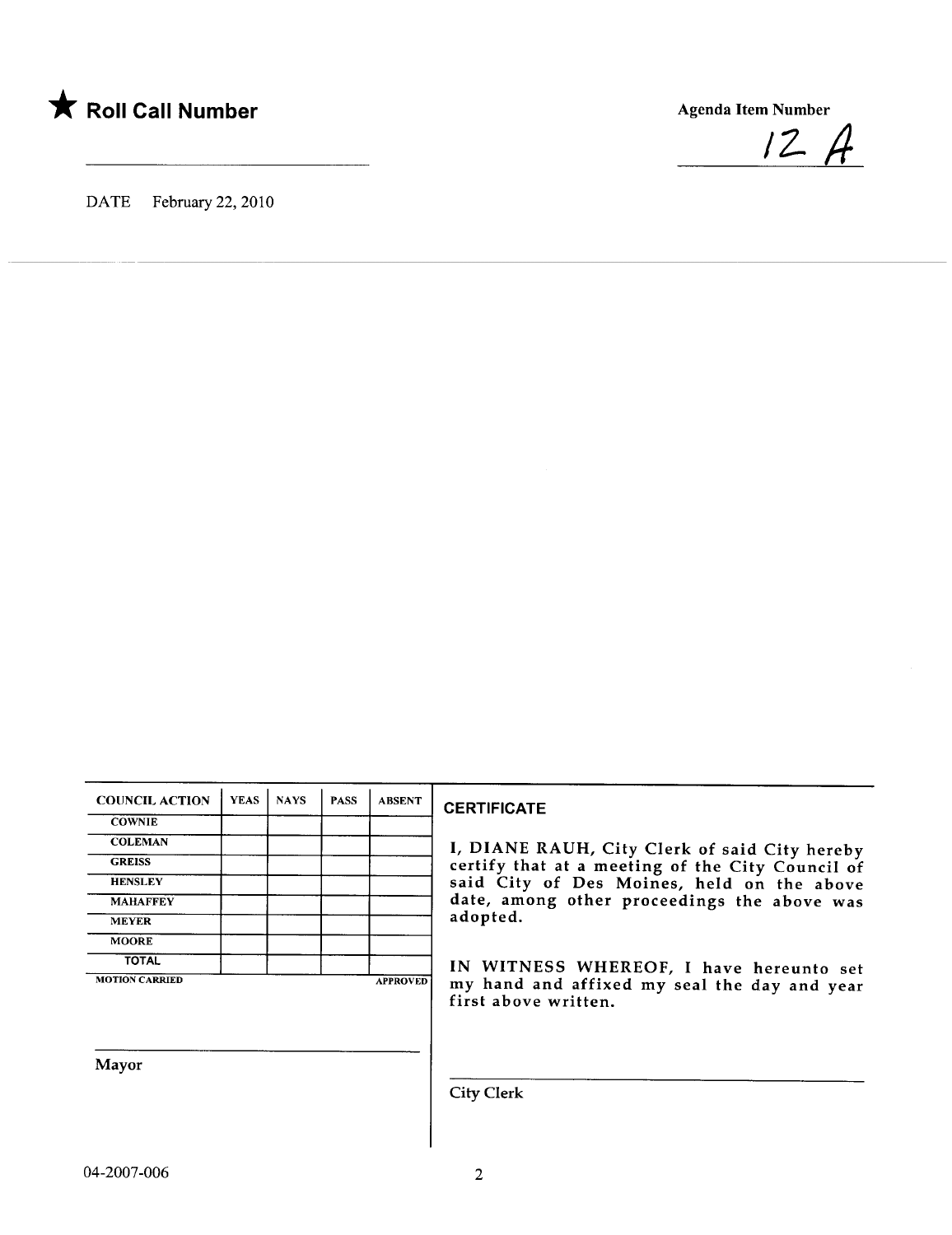

5th AND KEO PARKING GATAGE REHABILITATION - PHASE 2 ACTIVITY I.D. 4-2007-06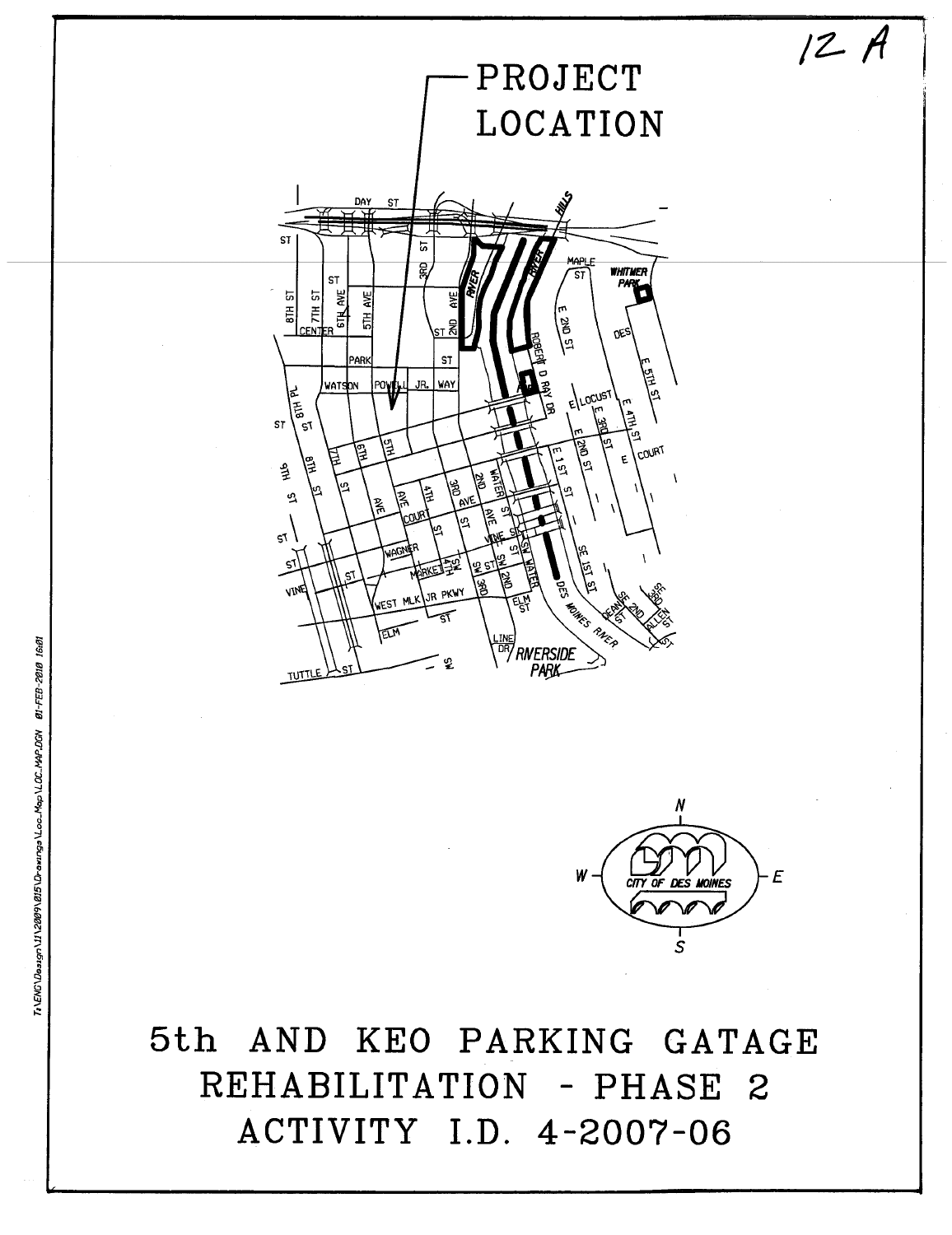# PROJECT SUMMARY

# 5th & Keo Parking Garage Rehab - Ph 2 **Activity ID 04-2007-006**

On April 09, 2007 under Roll Call 07-693 the City Council awarded the contract for the above improvements to Western Waterproofing Co, Inc. in the amount of \$749,379.60 for rehabilitation of the 5th and Keo Parkimg Garage - Phase 2 including partial depth floor repairs, overhead PC plank repair, expansion joint replacement, crack and joint seal, remove and replace 1"-1.5" joint, tool and seal control joints, cove sealant, traffic topping, supplemental reinforcement supply and install, painting structural steel, floor drains and piping, drywall repair, fireproofing repair and traffic paint markings all at the City of Des Moines Parking Garage, 5th Avenue and Watson Powell Jr. Parkway, Des Moines, IA.

Tabulated below is a history of project change orders.

| Change         |                                                                                                                                                                                  | <b>Initiated</b> |                 |
|----------------|----------------------------------------------------------------------------------------------------------------------------------------------------------------------------------|------------------|-----------------|
| Order No.      | <b>Description</b>                                                                                                                                                               | $\mathbf{By}$    | Amount          |
| 1              | 8/28/2007                                                                                                                                                                        | Engineering      | \$16,182.00     |
|                | Stair Nosing Repairs at 4th and Grand.                                                                                                                                           |                  |                 |
| $\overline{2}$ | 9/6/2007                                                                                                                                                                         | Engineering      | \$9,580.00      |
|                | Install chain link fence at 5th and Keo for storage area.<br>Overhead repair on 4th Level at 5th and Walnut. Top deck<br>repair at 4th and Grand. Drain cleaning at 5th and Keo. |                  |                 |
| 3              | 9/18/2007                                                                                                                                                                        | Engineering      | \$12,002.00     |
|                | Deck Repairs @ 4th and Court Top Level. Drain Cleaning<br>@ 5th and Keo Ramp.                                                                                                    |                  |                 |
| 4              | 3/5/2008                                                                                                                                                                         | User             | \$9,291.00      |
|                | Replacement Grates and Traps. Additional Drain Cleaning<br>on Lower Level.                                                                                                       |                  |                 |
| 5              | 9/22/2008                                                                                                                                                                        | Engineering      | \$2,463.92      |
|                | Floor repair at 5th and Walnut Garage on Level 3W.                                                                                                                               |                  |                 |
| 6              | 8/7/2009                                                                                                                                                                         | Engineering      | $(\$65,126.05)$ |
|                | Adjust final contract quantities to 'As-Built' quantities.                                                                                                                       |                  |                 |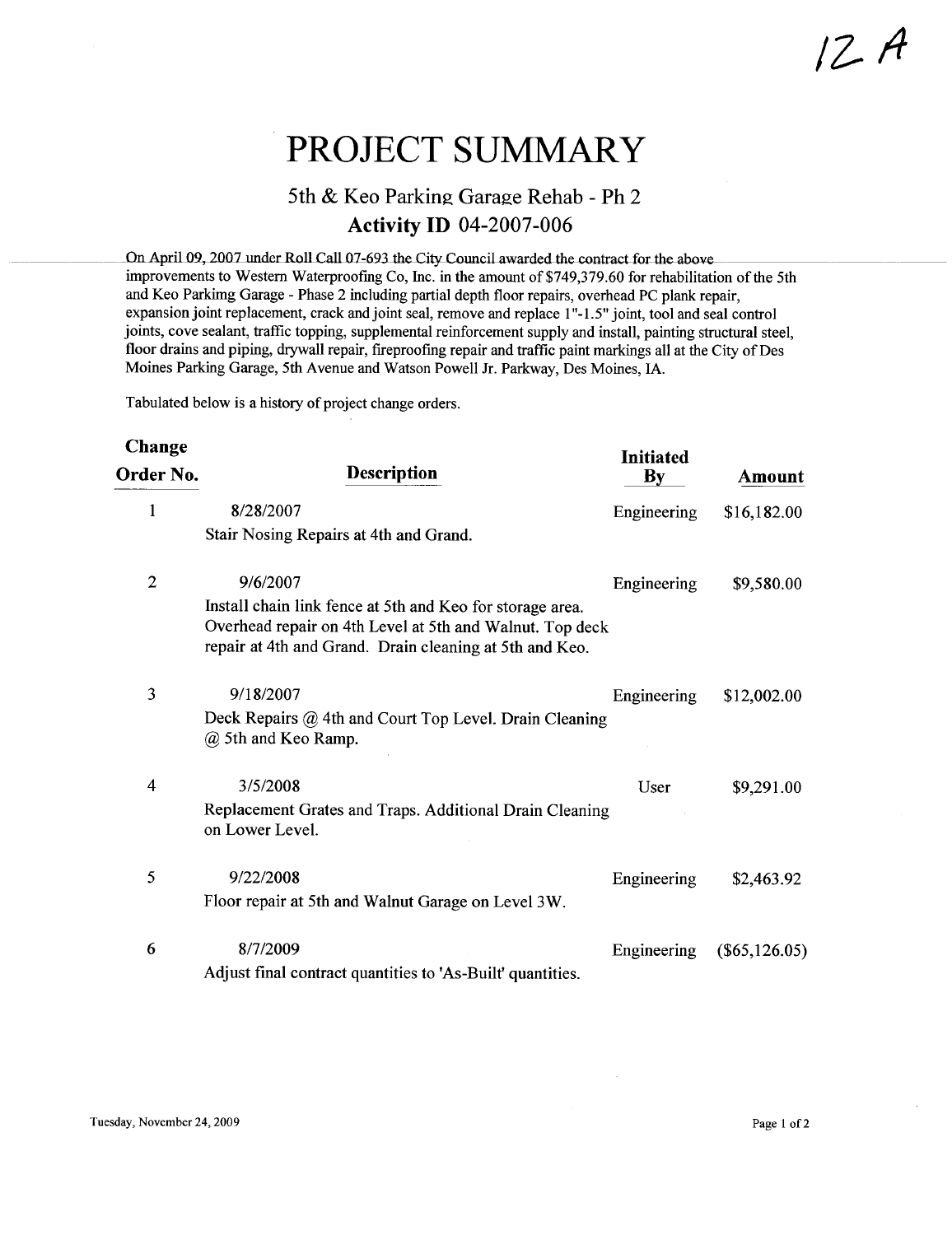| Change<br>Order No. | <b>Description</b>                                   | <b>Initiated</b><br>By<br>Amount |  |
|---------------------|------------------------------------------------------|----------------------------------|--|
|                     | <b>Original Contract Amount</b>                      | \$749,379.60                     |  |
|                     | <b>Total Change Orders</b>                           | (\$15,607.13)                    |  |
|                     | <b>Percent of Change Orders to Original Contract</b> | $-2.08%$                         |  |
|                     | <b>Final Contract Amount</b>                         | \$733,772.47                     |  |

 $\mathcal{A}^{\pm}$ 

 $\mathcal{A}^{\mathcal{A}}$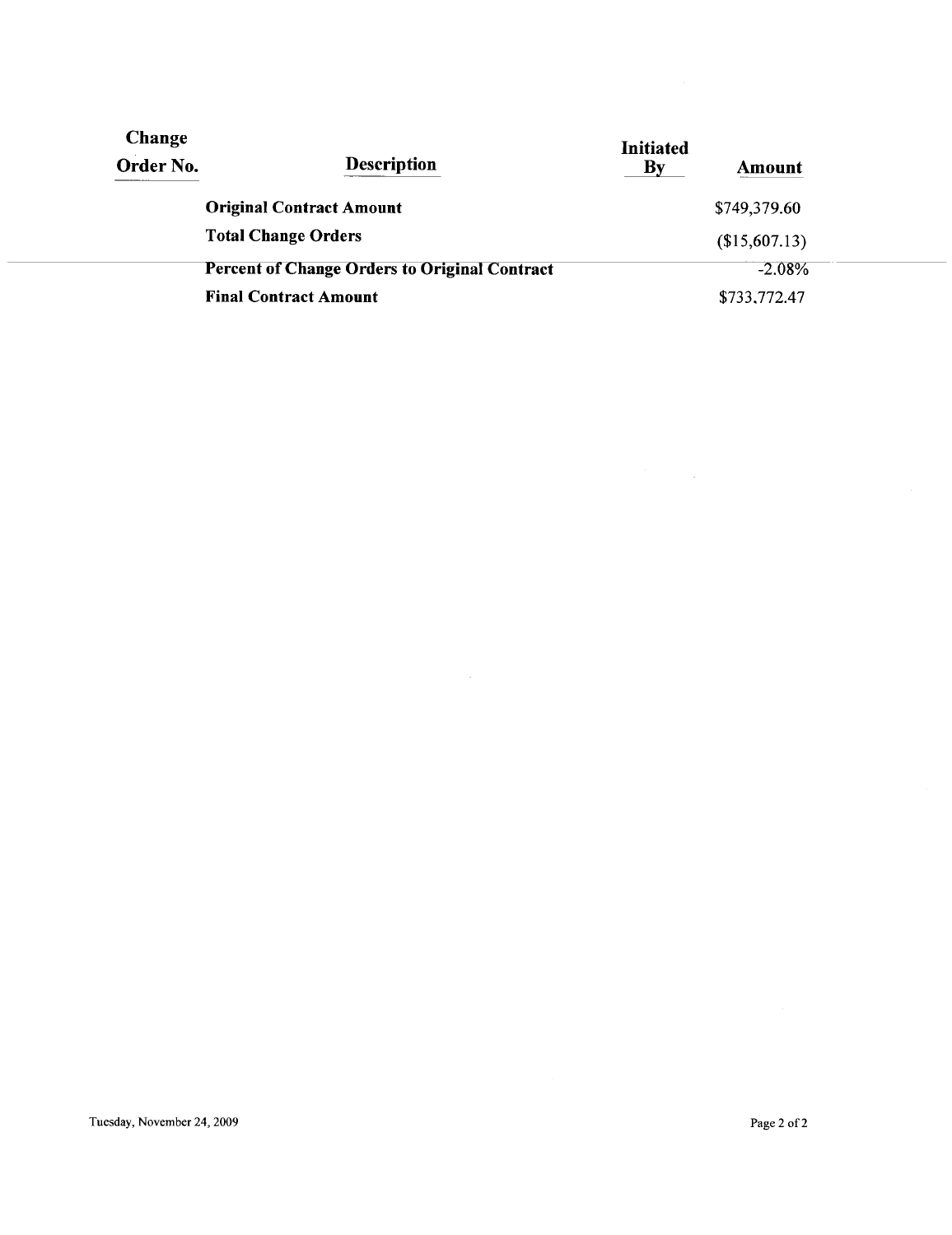

1Z- A

#### February 22,2010

#### CERTIFICATION OF COMPLETION

#### AGENDA HEADING:

Accepting completed construction and approving final payment for the 5th & Keo Parking Garage Rehabilitation - Phase 2, Western Waterproofing Co., Inc.

#### SYNOPSIS:

Approve the Jurisdictional Engineer's Certification of Completion, accept construction of said improvement, and authorize final payment to the contractor.

#### FISCAL IMPACT:

Amount: \$733,772.47 As-Built Contract Cost

Funding Source: 2009-2010 CIP, Page Parking-5, Parking Facility Rehab/Repair Program, PKGOI6, Parking System Reyenue

# CERTIFICATION OF COMPLETION:

On April 9, 2007, under Roll Call No. 07-693, the City Council awarded a contract to Western Waterproofing Co., Inc., Wiliam Bishop, President, 1829 Industrial Circle, West Des Moines, IA 50265 for the construction of the following improvement:

5th & Keo Parking Garage Rehabilitation - Phase 2, 04-2007-006

The improvement includes partial depth floor repairs, overhead PC plank repair, expansion joint replacement, crack and joint seal, remove and replace 1"-1.5" joint, tool and seal control joints, cove sealant, traffic topping, supplemental reinforcement supply and install, painting structural steel, floor drains and piping, drywall repair, fireproofing repair and traffic paint markings in accordance with the contract documents, including Plan Files 472-053/064 at the City of Des Moines Parking Garage, 5th Avenue and Watson Powell Jr. Parkway, Des Moines, IA

I hereby certify that the construction of said 5th & Keo Parking Garage Rehabilitation - Phase 2, Activity ID 04-2007-006, has been completed in substantial compliance with the terms of said contract, and I hereby recommend that the work be accepted. The work commenced on April 16, 2007, and was completed on February 12,2010.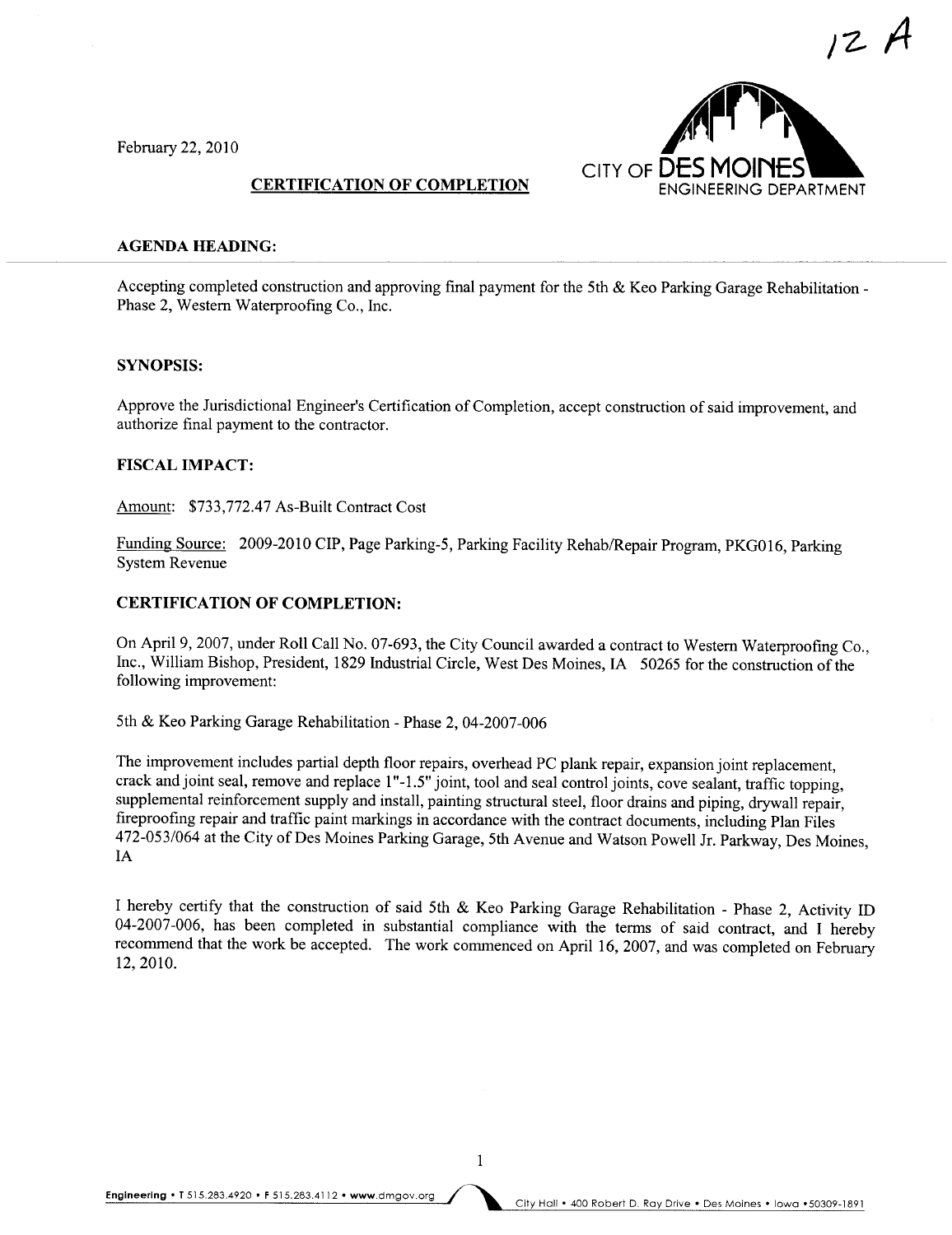I further certify that \$733,772.47 is the total cost of said improvement, of which \$697,083.85 has been paid the Contractor and \$0.00 is now due and is hereby approved as final partial payment for the above project, the rernaining balance of \$36,688.62 is to be paid at the end of thirty days, with funds retained for unresolved claims on fie in accordance with Iowa Code chapter 573. The amount of completed work is shown on the attached Estimate of Construction Completed.

Scener "

Jeb E. Brewer, P.E. Des Moines City Engineer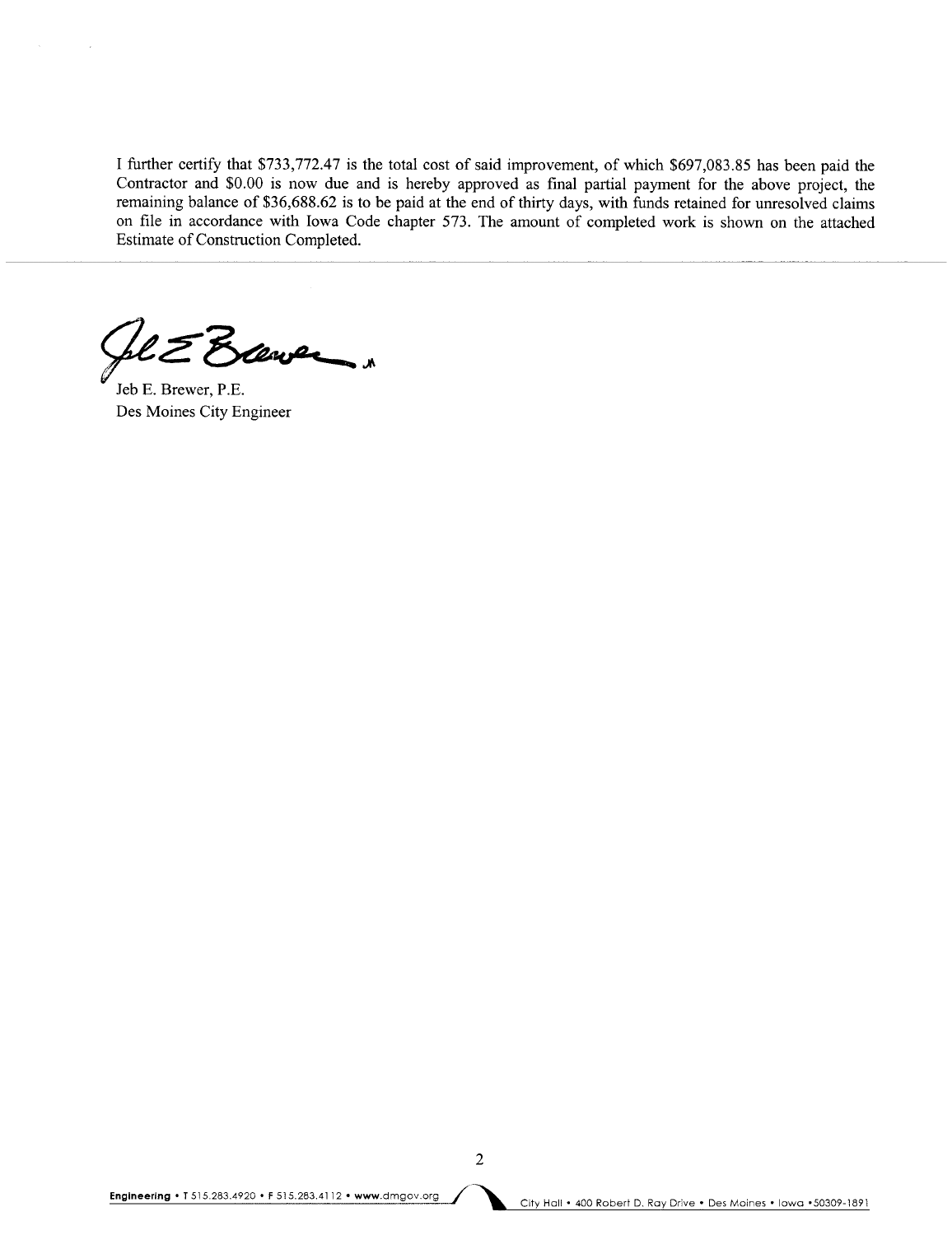|                                                    |                                                                               | Activity ID: 04-2007-006<br>1/29/2010<br><b>IDOT Proj No: NA</b>                                                       |              | TOTAL AMOUNT<br>UNIT PRICE<br>CONSTRUCTED<br>TO DATE | \$46,701.00<br>\$46,701.00<br>1.000 | \$73,984.69<br>\$24.91<br>2970.080            | \$5,115.00<br>\$5,115.00<br>1.000                              | \$33,038.28<br>\$83.43<br>396.000     | \$5,130.60<br>\$85.51<br>60.000                         | \$24,411.33<br>\$1.99<br>12267.000 | \$2,056.00<br>\$5.14<br>400.000          | \$24,320.00<br>\$3.04<br>8000.000 | \$380,165.99<br>\$2.17<br>175191700 | \$43,828.96<br>\$2.53<br>17323.700  | \$3,813.00<br>\$1,271.00<br>3.000               | \$3,159.20<br>\$39.49<br>80.000       | \$5,720.00<br>\$715.00<br>8.000           | \$0.00<br>\$10,000.00<br>0.000 | \$3,096.00<br>\$7.20<br>430.000 | \$16,311.60<br>\$8.28<br>1970.000 | \$682.00<br>\$682.00<br>1.000 | \$471.00<br>\$471.00<br>1.000 | \$1,500.00<br>\$2.40<br>625.000        | \$2,665.00<br>\$2,665.00<br>1.000 | \$8,083.90<br>\$1.10<br>7349.000 |  |
|----------------------------------------------------|-------------------------------------------------------------------------------|------------------------------------------------------------------------------------------------------------------------|--------------|------------------------------------------------------|-------------------------------------|-----------------------------------------------|----------------------------------------------------------------|---------------------------------------|---------------------------------------------------------|------------------------------------|------------------------------------------|-----------------------------------|-------------------------------------|-------------------------------------|-------------------------------------------------|---------------------------------------|-------------------------------------------|--------------------------------|---------------------------------|-----------------------------------|-------------------------------|-------------------------------|----------------------------------------|-----------------------------------|----------------------------------|--|
|                                                    |                                                                               |                                                                                                                        | <b>CLIND</b> | <b>AUTHORIZED</b>                                    |                                     | 2970.08                                       |                                                                | 396                                   | 80                                                      | 12267                              | 400                                      | 8000                              | 175191.7                            | 17323.7                             | $\infty$                                        | 8                                     | $\infty$                                  | $\circ$                        | 430                             | 1970                              | $\overline{\phantom{0}}$      | $\leftarrow$                  | 625                                    | $\overline{ }$                    | 7349                             |  |
| ENGINEERING DEPARTMENT<br>CITY OF DES MOINES, IOWA | PARTIAL PAYMENT NO. 8 - FINAL                                                 |                                                                                                                        |              | <b>ESTIMATED</b>                                     |                                     | 4950                                          | $\leftarrow$                                                   | 220                                   | 120                                                     | 22990                              | 360                                      | 3410                              | 173630                              | 22250                               | $\infty$                                        | 300                                   | $\infty$                                  | $\leftarrow$                   | 300                             | 1060                              | ٣                             | $\overline{ }$                | 1000                                   |                                   | 5520                             |  |
|                                                    |                                                                               |                                                                                                                        |              | UNIT                                                 | $\overline{a}$                      | ပ္တ                                           | $\overline{c}$                                                 | 5F                                    | 凸                                                       | Щ                                  | 띀                                        | 凸                                 | 55                                  | 9                                   | $E^{\mathsf{A}}$                                | 凸                                     | 및                                         | $\overline{3}$                 | 55                              | ပ္တ                               | $\overline{c}$                | $\overline{c}$                | San                                    | $\Omega$                          | 43                               |  |
|                                                    | ESTIMATE OF CONSTRUCTION COMPLETED<br>FOR WORK DONE FROM 03/29/08 TO 09/17/09 | <b>ITATION - PHASE 2</b><br>CONTRACTOR: WESTERN WATERPROOFING CO., INC<br>PROJECT: 5th AND KEO PARKING GARAGE REHABILI |              | <b>DESCRIPTION</b><br>LINE NO.                       | Project Mobilization<br>0001        | Floor Repair - Partial Depth<br>$\frac{1}{8}$ | Floor Repair - Install Ramp<br>$\overline{\mathsf{g}}_{\vert}$ | Overhead Precast Plank Repair<br>0004 | Expansion Joint - Premolded<br>$\overline{\frac{1}{8}}$ | Seal Cracks and Joints<br>0006     | Remove and Replace 1"-1.5" Joint<br>0007 | Cove Sealant<br>$\frac{1}{2}$     | Traffic Topping - Vehicular<br>0009 | Traffic Topping - Sidewalks<br>0010 | Mechanical - Supplementary Floor Drains<br>0011 | Mechanical - Pipe and Hangers<br>0012 | Mechanical - Replace Drain Grates<br>0013 | Electrical Allowance<br>0014   | Drywall - Repair<br>0015        | Fireproofing - Repair<br>0016     | Straighten Handrail<br>0017   | Repair Handrail<br>0018       | Add Supplemental Reinforcement<br>0006 | Paint Traffic Markings<br>0007    | Paint Structural Steel<br>ooos   |  |

Page 1 of 2

 $\frac{1}{\sqrt{2}}$ 

 $\hat{\boldsymbol{\cdot}$ 

 $12A$